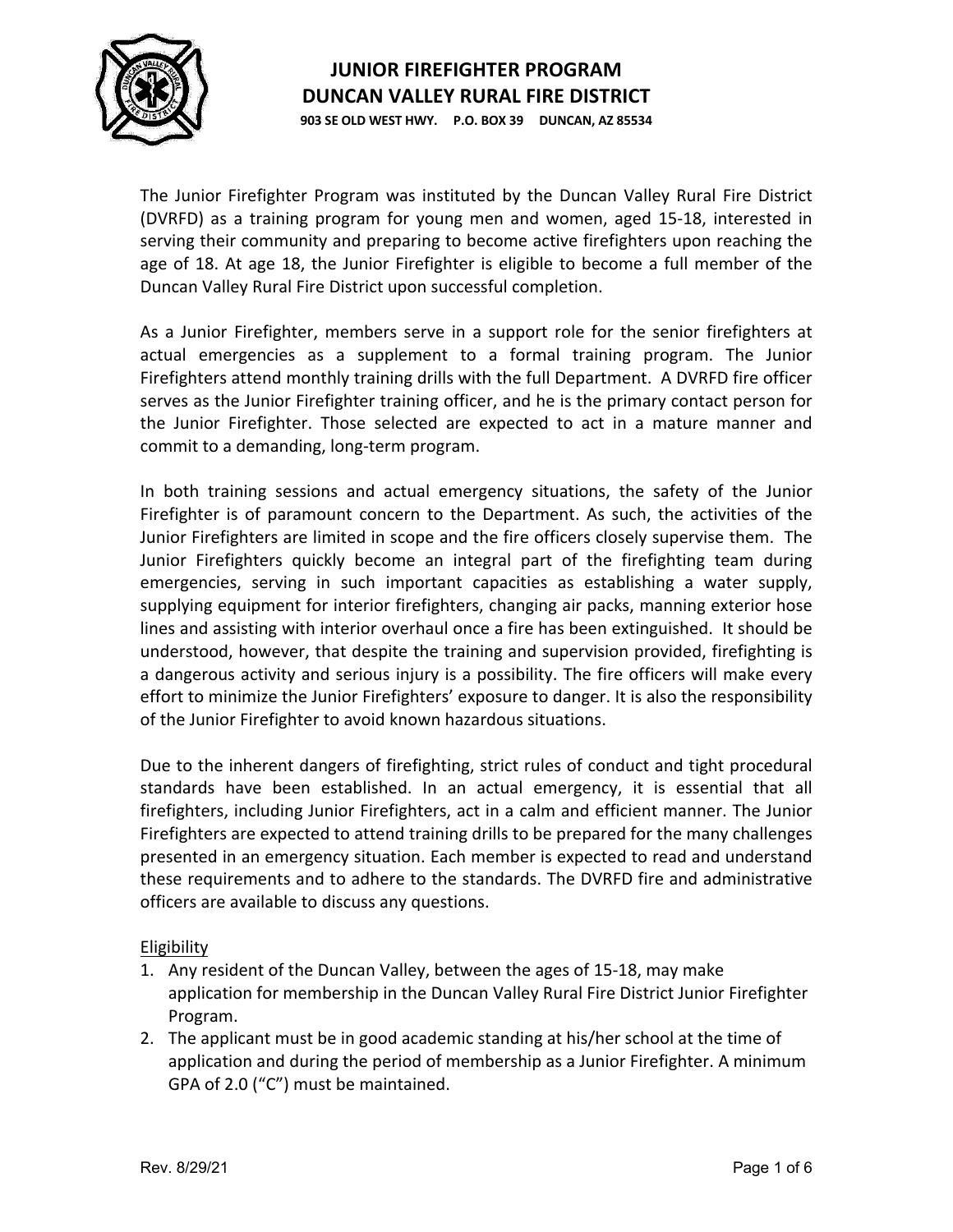

**903 SE OLD WEST HWY. P.O. BOX 39 DUNCAN, AZ 85534**

3. The applicant must complete an application, including a medical authorization. Included with the application is a parental consent that must be signed by a parent or legal guardian. The application must be approved by the DVRFD Chief, Officers and DVRFD Junior Firefighter training officer.

#### General Rules

- 1. The general standard of conduct is to act in the manner of a professional. Junior Firefighters represent the DVRFD, and are expected to be courteous and respectful to fellow firefighters and emergency service personnel and all citizens served. The DVRFD will not tolerate vulgar, offensive, discriminatory or threatening language or gestures at any time. Junior Firefighters may not wear any article of clothing that, in the opinion of a fire officer, would be offensive to the public served. Violations will result in disciplinary action and may include suspension or dismissal from the program.
- 2. The DVRFD maintains a "zero tolerance" policy with respect to drug and alcohol use and violation of public laws. Any possession or use of alcohol or illegal drugs or being under the influence of alcohol or illegal drugs on DVRFD premises or apparatus, emergency scene, training drill, official function, or while in DVRFD uniform will result in immediate and permanent suspension from the DVRFD Junior Firefighter Program. Junior Firefighters may not smoke on DVRFD premises or apparatus, emergency scene, training drill, official function, or while in DVRFD uniform. Any arrest or conviction for a crime will result in a review of the circumstances by the DVRFD Chief and Officers, and may result in disciplinary action, including permanent suspension.
- 3. Junior Firefighters **may not** use or display emergency identification on their personal vehicle (e.g., flashing lights and fire department plates). Junior Firefighters may not wear clothing identifying them as a DVRFD firefighter, except assigned protective gear, uniforms or logo shirts/hats worn for official purposes only. Junior Firefighters will not be issued identification cards.
- 4. Junior Firefighters may not enter a DVRFD fire station unless a senior member of the department is present, and then only for official business (emergency response, training drill, department meeting or work detail). Junior Firefighters will not be given building keys or door lock combinations. Junior Firefighters may not bring friends into a fire station or permit them to be aboard fire apparatus.
- 5. Junior Firefighters must leave the station no more than 30 minutes following completion of the emergency response, training drill, department meeting or work detail.
- 6. Junior Firefighters are not permitted to attend overnight stand-by details (will be released from a stand-by not later than 10:00 PM) or to accompany DVRFD firefighters covering the station of another fire department.
- 7. Junior Firefighters may not borrow DVRFD equipment for personal use.
- 8. Junior Firefighters may not operate DVRFD vehicles.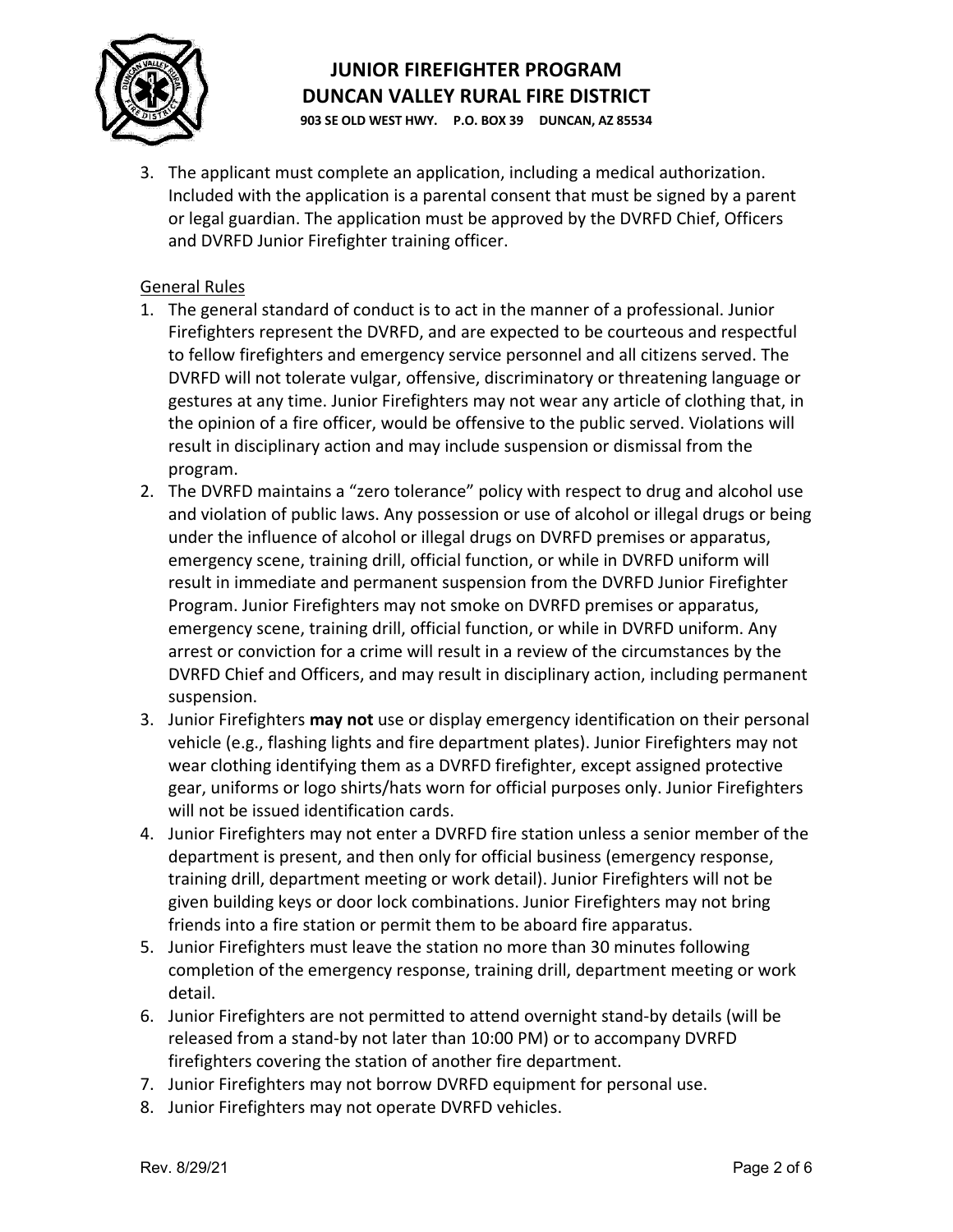

**903 SE OLD WEST HWY. P.O. BOX 39 DUNCAN, AZ 85534**

- 9. Power tools, hydraulic and pressurized air operated equipment, and cutting devices such as chain saws/roof saws, air bags and Hurst Tools are to be operated only under the direct supervision of a fire officer or his/her designee. A Junior Firefighter must be at least 16 years old to operate any of this equipment. Power tool use is for training purposes only. A Junior Firefighter may not operate any power tool, hydraulic or pressurized air operated equipment or cutting device at an emergency scene. Full protective gear, including gloves and eye covering, must be worn by the Junior Firefighter when operating any power tool, hydraulic or pressurized air operated equipment, or cutting device.
- 10. Junior Firefighters may climb DVRFD ground ladders or aerial ladder for training purposes only. Any ladder use must be under the direct supervision of a DVRFD fire officer or his/her designee. A ladder belt or safety harness and full protective gear must be worn at all times. Ladders or aerial equipment of another fire department may not be used by the Junior Firefighter without the consent of a fire officer from the other department and a DVRFD fire officer.
- 11. Junior Firefighters are not to participate in any DVRFD activity, including emergencies, during school hours. Junior Firefighters are not to leave school, or a school sponsored activity, for an emergency response. Junior Firefighters are not to respond to any alarm dispatched after 9:30 PM on a school night (Sunday-Thursday). Junior Firefighters will not be assigned pagers or radios. Pagers and radios are only assigned to members who have completed the Basic Firefighter course and are at least 18 years old.
- 12. Junior Firefighters must attend a minimum of 30% of training drills or meetings conducted each year. Junior Firefighters are not required to respond to emergency calls.
- 13. Junior Firefighters are responsible for the care of all DVRFD gear issued to them, and are financially responsible for loss or damage from other than official use as a Junior Firefighter.
- 14. Junior Firefighters may not fill SCBA air bottles and are to remain clear of the filling area when air bottles are being filled.
- 15. No firefighter is to ride on a truck step. All firefighters are to be seated in the truck cab when the apparatus is in motion. Junior Firefighters may not repack hose from the hose bed if the apparatus is in motion.
- 16. Junior Firefighters are to always report directly to the station. Junior Firefighters are not to drive personal vehicles to any scene unless directed by a DVRFD Officer.
- 17. Report any injury to a DVRFD fire officer or safety officer.
- 18. Firefighters may not accept monetary payment or gifts for services rendered as a firefighter. Any citizen offering payment of any kind should be advised that payment for firefighting services is not expected. Never accept contributions at an emergency scene. Those individuals seeking to make a contribution should be advised to consider a voluntary contribution to DVRFD as part of the annual fund drive.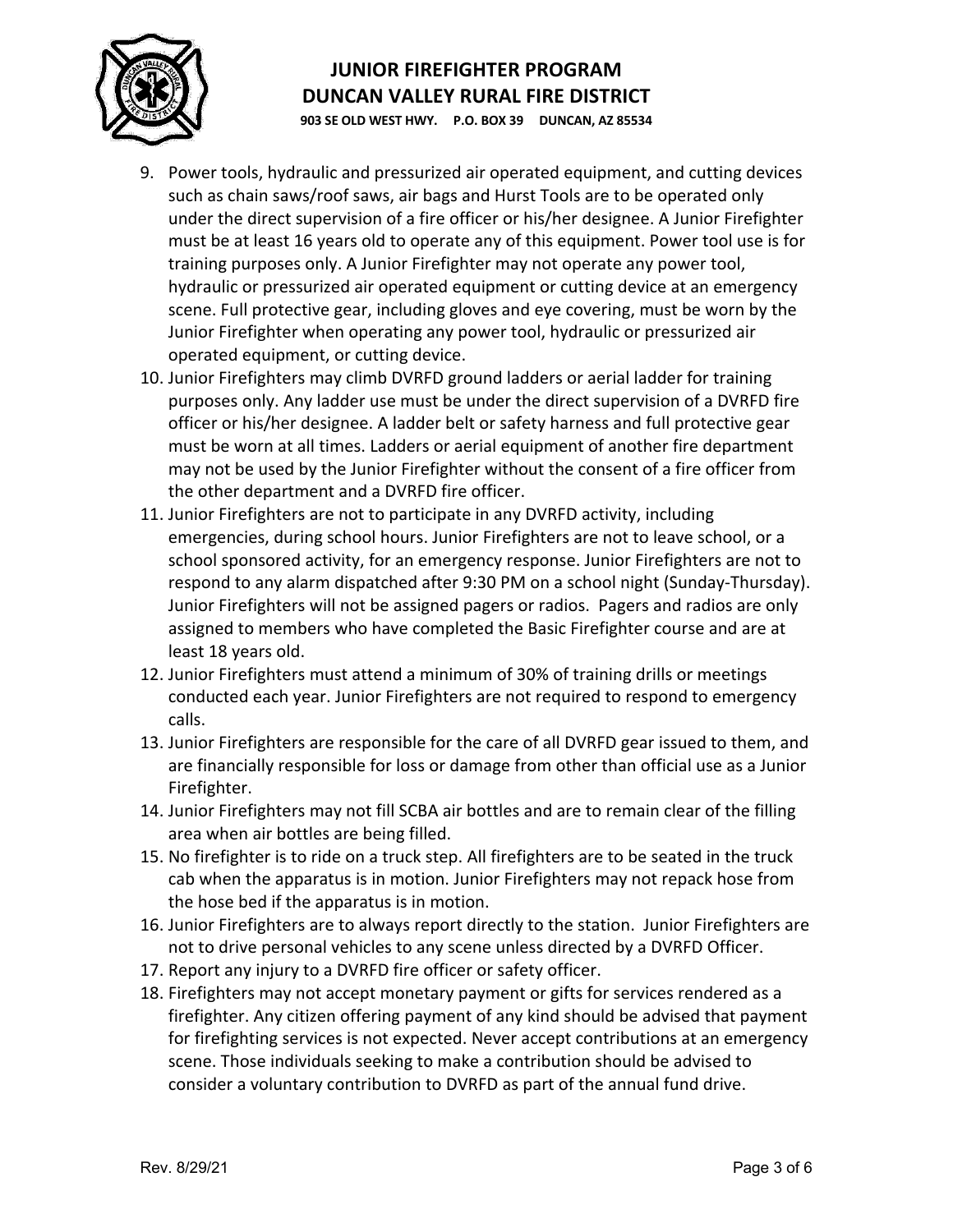

**903 SE OLD WEST HWY. P.O. BOX 39 DUNCAN, AZ 85534**

#### Emergency Response

- 1. Junior Firefighters may respond to emergency alarms, except as outlined in (2) and (3) below. Junior Firefighters should respond to the firehouse or as directed by the DVRFD Chief or Junior Firefighter Training Officer via a standing assignment order. Junior Firefighters may respond on DVRFD apparatus if seats are available (Junior Firefighters will relinquish seats to senior firefighters as needed). Junior Firefighters are under the command of DVRFD fire officers from the time of their arrival at the station or emergency scene until released from duty by a DVRFD fire officer. If no officer is aboard the apparatus, the Junior Firefighter will be under the command of the driver until reassigned to a DVRFD fire officer. Firefighters are not to leave an emergency scene without the knowledge and consent of a DVRFD fire officer (each firefighter is to speak with a fire officer directly, not via a third party).
- 2. Junior Firefighters may not respond to an emergency alarm relating to a hazardous material incident, biological or nuclear hazard, explosive device, terrorist incident, police jurisdiction/crime scene assistance or mass casualty (defined as one likely to involve four or more individuals seriously injured or killed- such as an incident involving a train, aircraft or bus accident). Junior Firefighters are not to respond to a mutual aid alarm outside Duncan Valley Rural Fire District Jurisdiction unless directed by a DVRFD Officer.
- 3. Prior to responding to alarms, the Junior Firefighter must be trained, and demonstrate proficiency in the use of SCBA equipment. Junior Firefighter use of SCBA equipment at an emergency scene is reserved for defensive, escape purposes only. A Junior Firefighter is to remain well clear of an area of operation requiring use of supplemental breathing air.
- 4. Firefighters must wear all protective gear while riding on the apparatus and at an emergency scene.
- 5. Under no circumstances is a Junior Firefighter to enter a burning structure, confined space or underground area, or area subject to a collapse hazard. Once a fire has been brought under control, and the building determined to be structurally sound and free of hazardous materials and toxic gas, the Junior Firefighter may enter the building only if accompanied by a DVRFD fire officer or his/her designee. This must be with the consent of the Fire Chief. Junior Firefighters may operate exterior hose lines under the direction of a fire officer or his/her designee. Junior Firefighters must remain well clear of a motor vehicle fire or other type fire presenting exposure to flammable liquids or hazardous materials. At an emergency scene, a Junior Firefighter may not climb a ladder or operate from a roof or other elevated position. At an emergency scene, a Junior Firefighter may not operate any power tool, hydraulic or pressurized air operated equipment, or cutting device.
- 6. Upon arrival at an emergency scene, a Junior Firefighter is not to enter a private dwelling or other structure with senior firefighters for investigation or emergency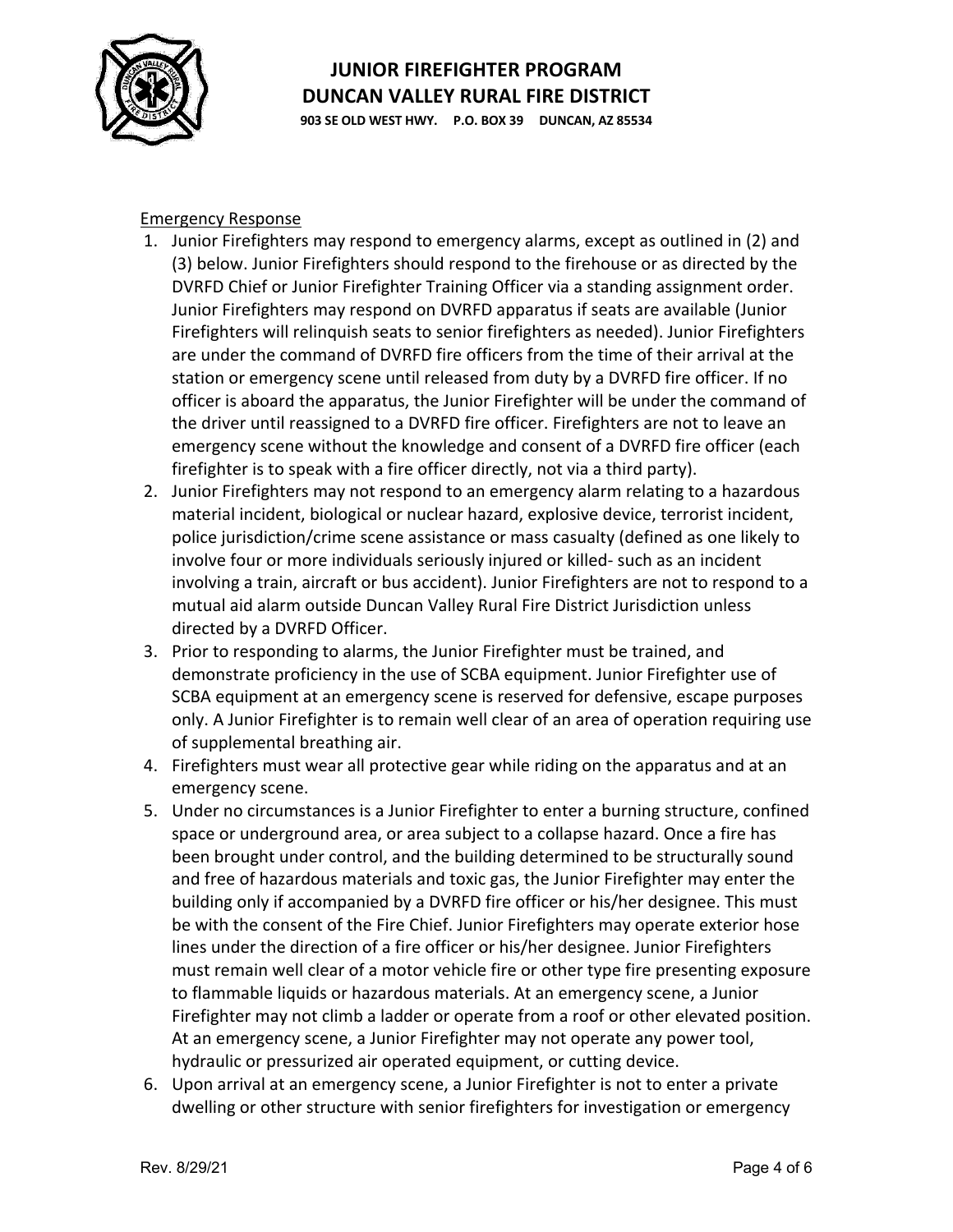

**903 SE OLD WEST HWY. P.O. BOX 39 DUNCAN, AZ 85534**

action of any type, unless expressly instructed to do so by the Fire Chief or a Fire Officer. Junior Firefighters are to remain with the apparatus or in close proximity to the incident commander and await specific orders from a DVRFD fire officer. If the Junior Firefighter receives orders from an officer (or request from a firefighter) of another fire department, it is incumbent upon the Junior Firefighter to advise that officer or firefighter of his/her status as a Junior Firefighter and the limitations placed upon him/her. If ordered to enter a structure by a DVRFD fire officer for any type of emergency action, the Junior Firefighter must be accompanied at all times by a DVRFD fire officer or his/her designee.

- 7. All orders received from a fire officer are to be obeyed and executed completely. If, due to safety concerns or for any other reason, the Junior Firefighter is unable to complete an assigned task, the officer issuing the order, or another officer in his/her absence, should be immediately notified by the Junior Firefighter who received the order.
- 8. At an emergency alarm involving downed power lines or gas leak, the Junior Firefighter must remain aboard the apparatus until the area of operation for the Junior Firefighter is determined to be safe by a DVRFD fire officer.
- 9. If assisting with directing traffic, the Junior Firefighter must wear a reflective vest and reflective striped turnout coat. In the evening hours, the firefighter must make use of a flashlight. The Junior Firefighter must operate only in an area within sight of fire apparatus and/or a police vehicle displaying flashing warning lights. The Junior Firefighter is not to direct traffic on a divided highway or in snow or ice conditions that may impair motor vehicle control. When assisting with traffic control or crowd control, the instructions of a police officer are to take precedence.
- 10. Firefighters are not to make any public comments or make statements to the media at the time of an emergency incident, or following the incident, concerning conditions relating to the emergency scene. Examples of comments to avoid are the cause and origin of a fire, condition of fire victims, condition of a home interior or fire fighting technique. All public inquiries are to be referred to the incident commander or DVRFD Chief. It should be understood by the Junior Firefighter that fire inspectors or arson investigators and other governmental officials are required to inspect certain types of damage- their presence may in no way indicate suspicion of wrongdoing on the part of the property owner. Firefighters must also understand that individuals whose property has been damaged or destroyed and/or family members injured or killed are extremely sensitive to the statements and actions of emergency personnel. DVRFD firefighters are expected to demonstrate the utmost of respect and compassion for these individuals in both their words and actions.
- 11. Valuables found at an emergency scene are to be immediately turned over to a DVRFD fire officer or police officer. Theft by a Junior Firefighter will result in an immediate suspension from the Junior Firefighter Program and the Greenlee County Sheriff's Department will be notified.